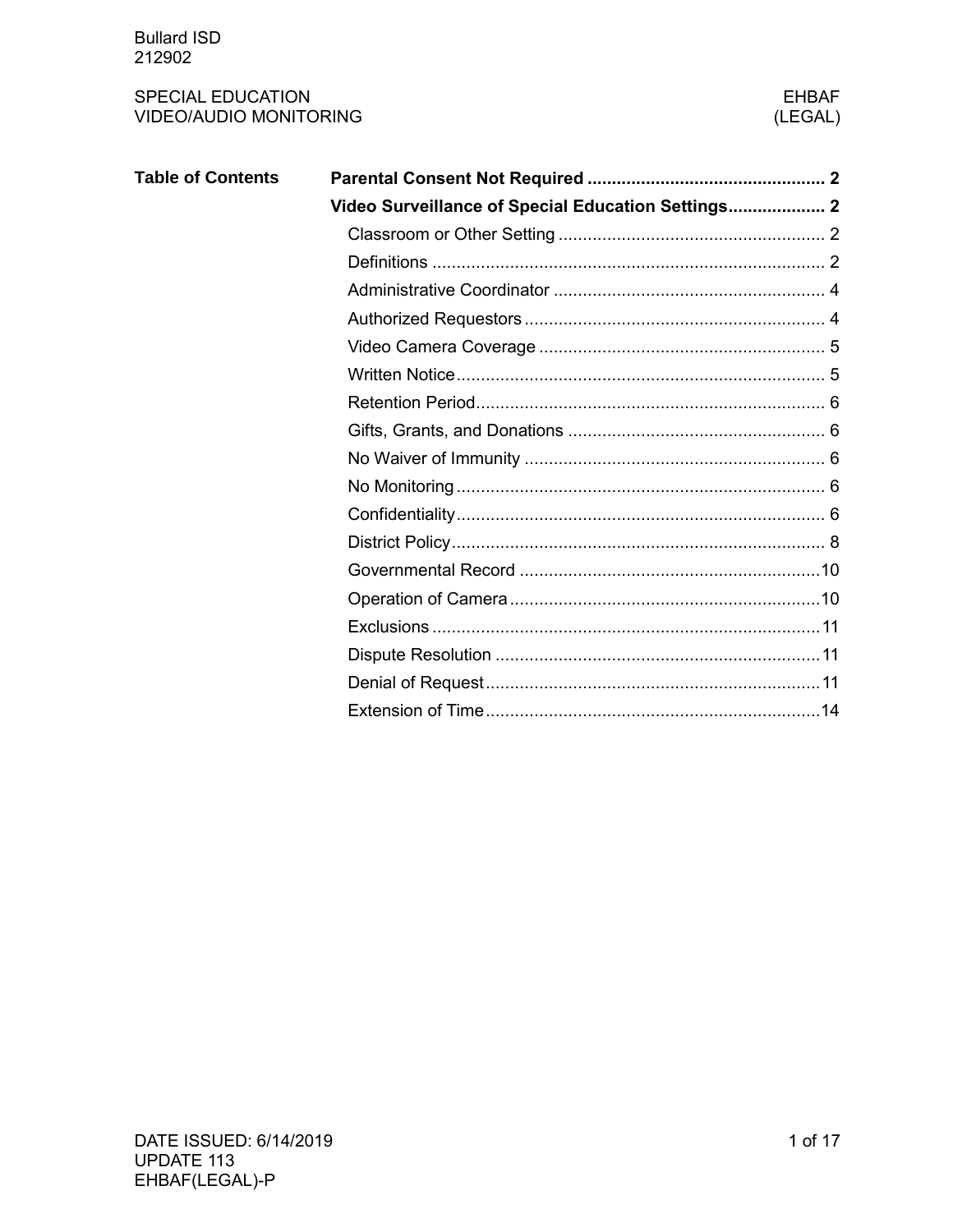<span id="page-1-3"></span><span id="page-1-2"></span><span id="page-1-1"></span><span id="page-1-0"></span>

| <b>Bullard ISD</b><br>212902                                                         |    |                                                                                                                                                                                                                                                                                                                                                                                                                                                                    |
|--------------------------------------------------------------------------------------|----|--------------------------------------------------------------------------------------------------------------------------------------------------------------------------------------------------------------------------------------------------------------------------------------------------------------------------------------------------------------------------------------------------------------------------------------------------------------------|
| <b>SPECIAL EDUCATION</b><br><b>EHBAF</b><br><b>VIDEO/AUDIO MONITORING</b><br>(LEGAL) |    |                                                                                                                                                                                                                                                                                                                                                                                                                                                                    |
| <b>Parental Consent</b><br><b>Not Required</b>                                       |    | An employee of a district is not required to obtain the consent of a<br>child's parent before the employee may make a videotape of a<br>child or authorize the recording of a child's voice if the videotape or<br>voice recording is to be used for a purpose related to the promotion<br>of student safety under Education Code 29.022. Education Code<br>26.009(b)                                                                                              |
| <b>Video Surveillance of</b><br><b>Special Education</b><br><b>Settings</b>          |    | In order to promote student safety, on receipt of an authorized writ-<br>ten request, a district shall provide equipment, including a video<br>camera, to the campus in the district specified in the request.                                                                                                                                                                                                                                                     |
| Classroom or Other<br>Setting                                                        |    | A campus that receives equipment shall place, operate, and main-<br>tain one or more video cameras in self-contained classrooms and<br>other special education settings in which a majority of the students<br>in regular attendance are provided special education and related<br>services and are assigned to one or more self-contained class-<br>rooms or other special education settings for at least 50 percent of<br>the instructional day, provided that: |
|                                                                                      | 1. | A campus that receives equipment as a result of the request<br>by a parent or staff member is required to place equipment<br>only in classrooms or settings in which the parent's child is in<br>regular attendance or to which the staff member is assigned,<br>as applicable; and                                                                                                                                                                                |
|                                                                                      | 2. | A campus that receives equipment as a result of the request<br>by a board of trustees, principal, or assistant principal is re-<br>quired to place equipment only in classrooms or settings iden-<br>tified by the requestor, if the requestor limits the request to<br>specific classrooms or settings subject to Education Code<br>29.022.                                                                                                                       |
|                                                                                      |    | Education Code 29.022(a)                                                                                                                                                                                                                                                                                                                                                                                                                                           |
| <b>Definitions</b>                                                                   |    | "Incident" means an event or circumstance that:                                                                                                                                                                                                                                                                                                                                                                                                                    |
| <b>Incident</b>                                                                      | 1. | Involves alleged "abuse" or "neglect," as described in Family<br>Code 261.001, of a student by a staff member of the district or<br>alleged "physical abuse" or "sexual abuse," as described in<br>Family Code 261.410, of a student by another student; and                                                                                                                                                                                                       |
|                                                                                      | 2. | Allegedly occurred in a self-contained classroom or other spe-<br>cial education setting in which video surveillance under Edu-<br>cation Code 29.022 and 19 Administrative Code 103.1301 is<br>conducted.                                                                                                                                                                                                                                                         |
| <b>Other Special</b><br><b>Education Setting</b>                                     |    | "Other special education setting" means a classroom on a separate<br>campus (i.e., a campus that serves only students who receive spe-<br>cial education and related services) of a district—including a room<br>attached to the classroom or setting used for time-out-in which a                                                                                                                                                                                 |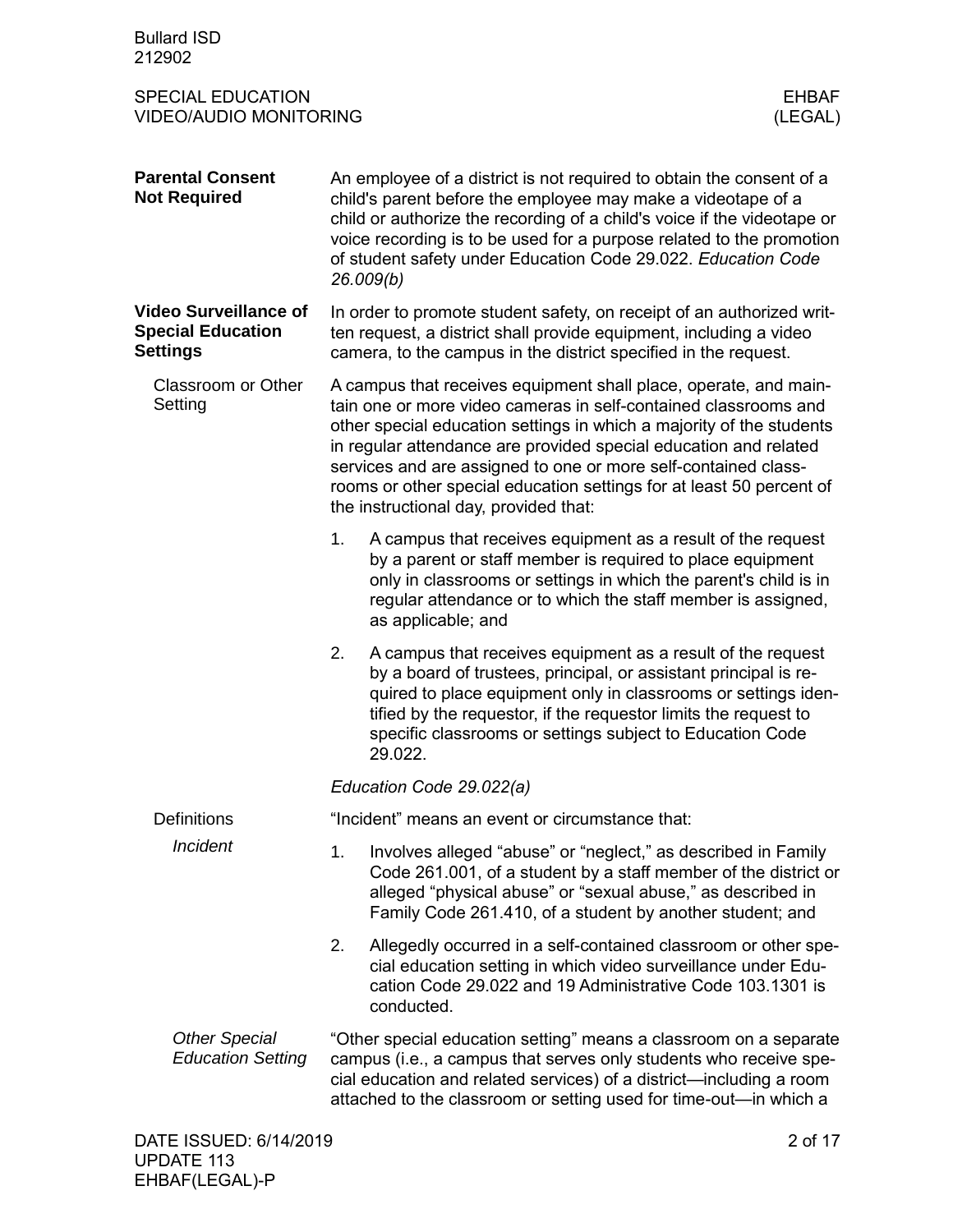|                               |    | majority of the students in regular attendance are provided special<br>education and related services, are assigned to the setting for at<br>least 50 percent of the instructional day, and have one of the fol-<br>lowing instructional arrangements/settings described in the student<br>attendance accounting handbook:                                                                                                                                                                                                                                                                                                                                                          |
|-------------------------------|----|-------------------------------------------------------------------------------------------------------------------------------------------------------------------------------------------------------------------------------------------------------------------------------------------------------------------------------------------------------------------------------------------------------------------------------------------------------------------------------------------------------------------------------------------------------------------------------------------------------------------------------------------------------------------------------------|
|                               | 1. | Residential care and treatment facility—separate campus; or                                                                                                                                                                                                                                                                                                                                                                                                                                                                                                                                                                                                                         |
|                               | 2. | Off home campus—separate campus.                                                                                                                                                                                                                                                                                                                                                                                                                                                                                                                                                                                                                                                    |
| Parent                        |    | "Parent" means a person described in Education Code 26.002,<br>whose child receives special education and related services in one<br>or more self-contained classrooms or other special education set-<br>tings. "Parent" also means a student who receives special educa-<br>tion and related services in one or more self-contained classrooms<br>or other special education settings and who is 18 years of age or<br>older or whose disabilities of minority have been removed for gen-<br>eral purposes under Family Code, Chapter 31, unless the student<br>has been determined to be incompetent or the student's rights<br>have been otherwise restricted by a court order. |
| <b>School Business</b><br>Day |    | "School business day" means a day that campus or district admin-<br>istrative offices are open.                                                                                                                                                                                                                                                                                                                                                                                                                                                                                                                                                                                     |
| Self-contained<br>Classroom   |    | "Self-contained classroom" means a classroom on a regular cam-<br>pus (i.e., a campus that serves students in general education and<br>students in special education), including a room attached to the<br>classroom used for time-out, but not including a classroom that is a<br>resource room instructional arrangement under Education Code<br>48.102, in which a majority of the students in regular attendance<br>are provided special education and related services for at least 50<br>percent of the instructional day and have one of the following in-<br>structional arrangements/settings described in the student attend-<br>ance accounting handbook:                |
|                               | 1. | Self-contained (mild/moderate/severe) regular campus;                                                                                                                                                                                                                                                                                                                                                                                                                                                                                                                                                                                                                               |
|                               | 2. | Full-time early childhood (preschool program for children with<br>disabilities) special education setting;                                                                                                                                                                                                                                                                                                                                                                                                                                                                                                                                                                          |
|                               | 3. | Residential care and treatment facility-self-contained<br>(mild/moderate/severe) regular campus;                                                                                                                                                                                                                                                                                                                                                                                                                                                                                                                                                                                    |
|                               | 4. | Residential care and treatment facility—full-time early child-<br>hood special education setting;                                                                                                                                                                                                                                                                                                                                                                                                                                                                                                                                                                                   |
|                               | 5. | Off home campus-self-contained (mild/moderate/severe)<br>regular campus; or                                                                                                                                                                                                                                                                                                                                                                                                                                                                                                                                                                                                         |
|                               | 6. | Off home campus—full-time early childhood special education<br>setting.                                                                                                                                                                                                                                                                                                                                                                                                                                                                                                                                                                                                             |
| DATE ISSUED: 6/14/2019        |    | 3 of 17                                                                                                                                                                                                                                                                                                                                                                                                                                                                                                                                                                                                                                                                             |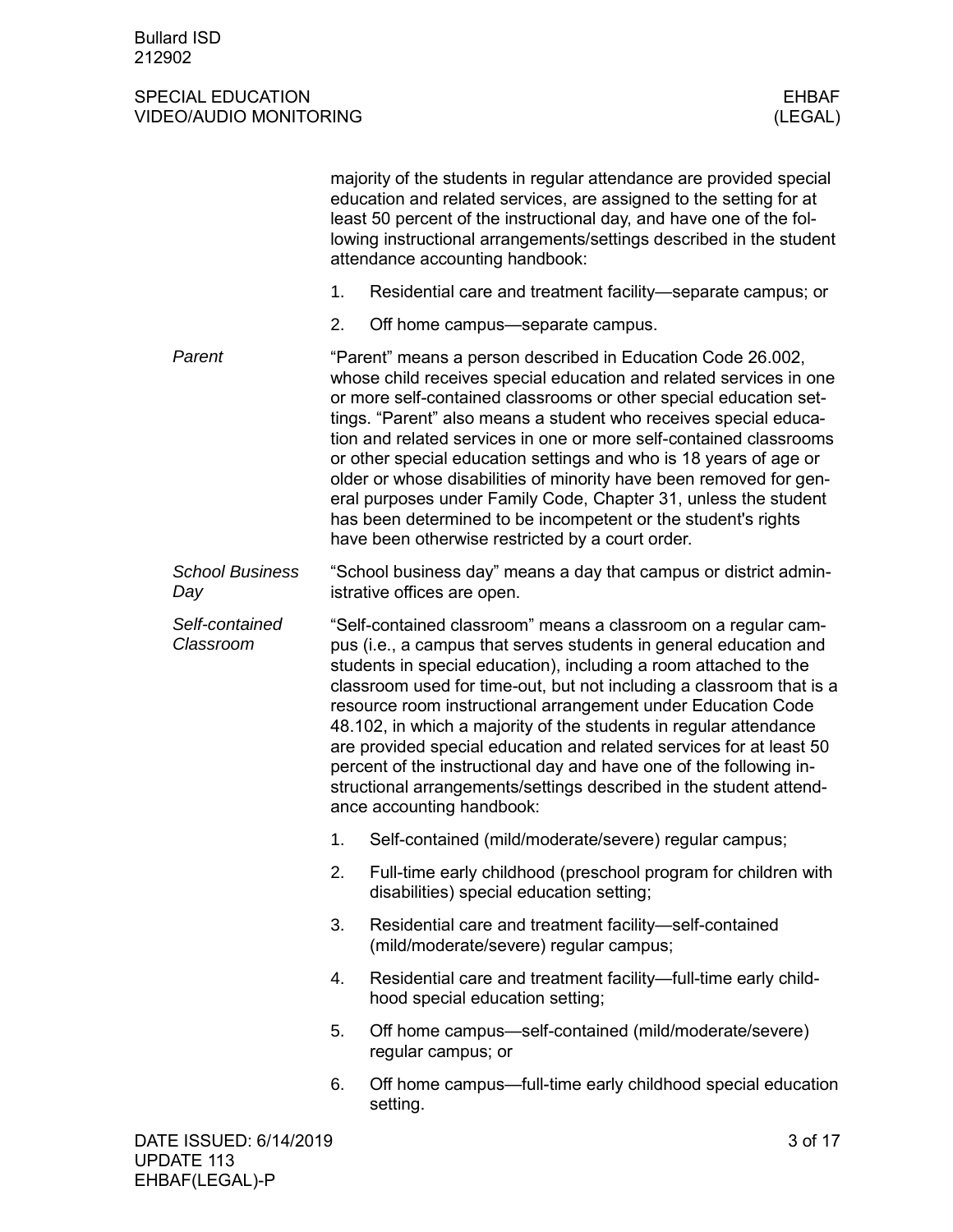<span id="page-3-1"></span><span id="page-3-0"></span>

| <b>Staff Member</b>             | setting.                                                                                                                                                                                          | "Staff member" means a teacher, a related service provider, a<br>paraprofessional, a counselor, or an educational aide assigned to<br>work in the self-contained classroom or other special education                                                                                                                                                   |  |
|---------------------------------|---------------------------------------------------------------------------------------------------------------------------------------------------------------------------------------------------|---------------------------------------------------------------------------------------------------------------------------------------------------------------------------------------------------------------------------------------------------------------------------------------------------------------------------------------------------------|--|
| Time-out                        | "Time-out" has the meaning assigned by Education Code 37.0021.                                                                                                                                    |                                                                                                                                                                                                                                                                                                                                                         |  |
| Video Camera                    | "Video camera" means a video surveillance camera with audio re-<br>cording capabilities.                                                                                                          |                                                                                                                                                                                                                                                                                                                                                         |  |
| Video Equipment                 |                                                                                                                                                                                                   | "Video equipment" means one or more video cameras and any<br>technology and equipment needed to place, operate, and maintain<br>video cameras as required by Education Code 29.022 and 19 Ad-<br>ministrative Code 103.1301. "Video equipment" also means any<br>technology and equipment needed to store and access video re-<br>cordings as required. |  |
|                                 |                                                                                                                                                                                                   | 19 TAC 103.1301(b); Education Code 29.022                                                                                                                                                                                                                                                                                                               |  |
| Administrative<br>Coordinator   |                                                                                                                                                                                                   | Each district shall designate an administrator at the primary admin-<br>istrative office of the district with responsibility for coordinating the<br>provision of equipment to schools and campuses. Education Code<br>$29.022(a-2)$                                                                                                                    |  |
| Authorized<br><b>Requestors</b> | The following people may request in writing that equipment be pro-<br>vided to a campus at which one or more children receive special<br>education services in a qualifying classroom or setting: |                                                                                                                                                                                                                                                                                                                                                         |  |
|                                 | 1.                                                                                                                                                                                                | A parent of a child who receives special education services<br>for the campus at which the child receives those services;                                                                                                                                                                                                                               |  |
|                                 | 2.                                                                                                                                                                                                | The board of trustees for one or more specified campuses;                                                                                                                                                                                                                                                                                               |  |
|                                 | 3.                                                                                                                                                                                                | The principal or assistant principal for their campus; and                                                                                                                                                                                                                                                                                              |  |
|                                 | 4.                                                                                                                                                                                                | A staff member assigned to work with one or more children<br>receiving special education services for the campus at which<br>the staff member works.                                                                                                                                                                                                    |  |
|                                 | Education Code 29.022(a-1)                                                                                                                                                                        |                                                                                                                                                                                                                                                                                                                                                         |  |
| Processing the                  |                                                                                                                                                                                                   | A written request must be submitted and acted on as follows:                                                                                                                                                                                                                                                                                            |  |
| Request                         | 1.                                                                                                                                                                                                | A parent, staff member, or assistant principal must submit a<br>request to the principal or the principal's designee of the cam-<br>pus addressed in the request, and the principal or designee<br>must provide a copy of the request to the district's designated<br>administrator;                                                                    |  |
|                                 | 2.                                                                                                                                                                                                | A principal must submit a request by the principal to the dis-<br>trict's designated administrator; and                                                                                                                                                                                                                                                 |  |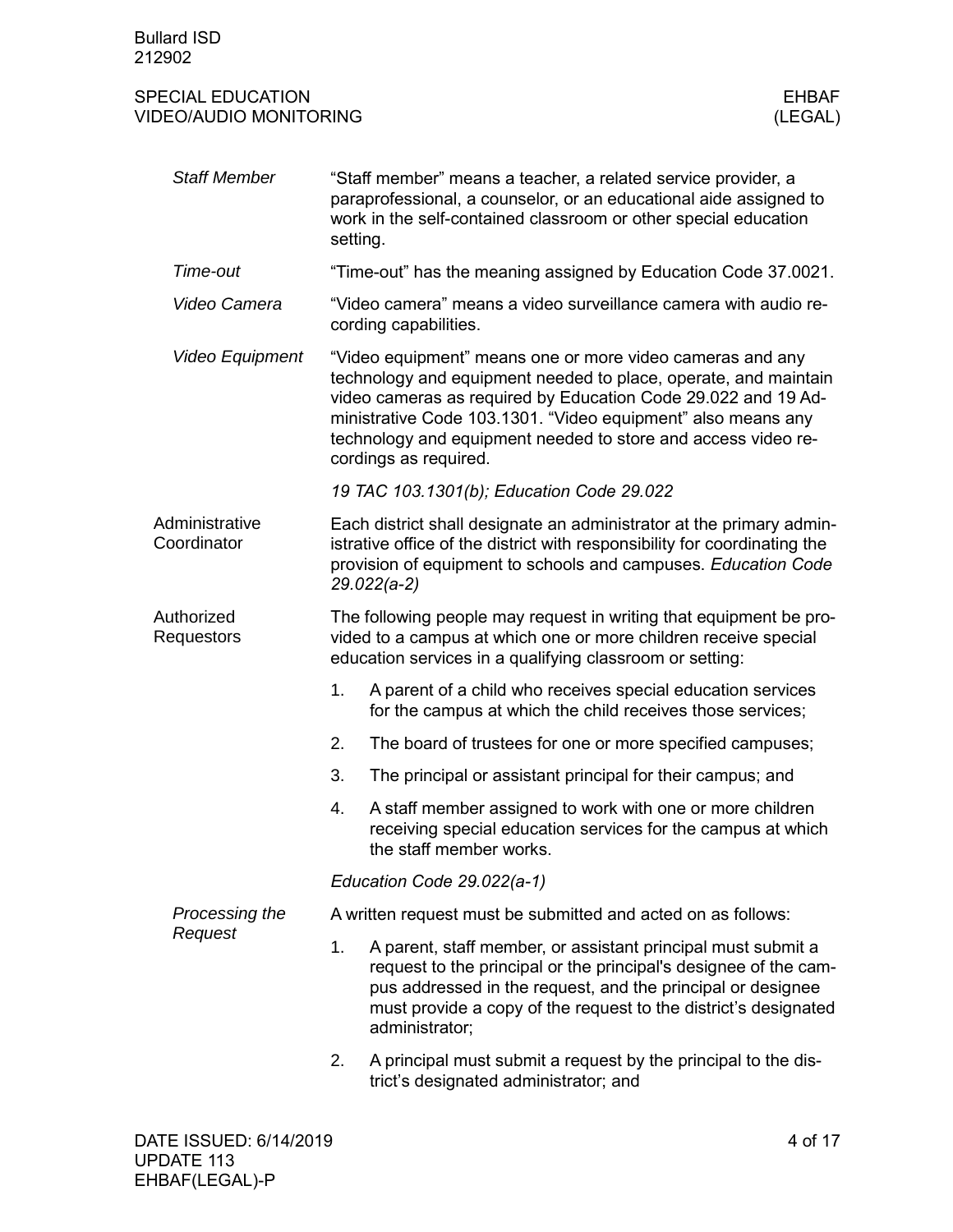<span id="page-4-0"></span>

|                       | 3.<br>A board of trustees must submit a request to the district's des-<br>ignated administrator, and the administrator must provide a<br>copy of the request to the principal or the principal's designee<br>of the campus addressed in the request.                                                                                                                                                                                                                                                                                                                                                                                                                                                                                                                                                                              |
|-----------------------|-----------------------------------------------------------------------------------------------------------------------------------------------------------------------------------------------------------------------------------------------------------------------------------------------------------------------------------------------------------------------------------------------------------------------------------------------------------------------------------------------------------------------------------------------------------------------------------------------------------------------------------------------------------------------------------------------------------------------------------------------------------------------------------------------------------------------------------|
|                       | A campus shall operate and maintain the camera in the classroom<br>or setting as long as the classroom or setting continues to satisfy<br>these requirements, for the remainder of the school year in which<br>the campus received the request, unless the requestor withdraws<br>the request in writing.                                                                                                                                                                                                                                                                                                                                                                                                                                                                                                                         |
|                       | Education Code 29.022(a-3)-(b)                                                                                                                                                                                                                                                                                                                                                                                                                                                                                                                                                                                                                                                                                                                                                                                                    |
| Video Camera          | The video cameras must be capable of:                                                                                                                                                                                                                                                                                                                                                                                                                                                                                                                                                                                                                                                                                                                                                                                             |
| Coverage              | 1.<br>Covering all areas of the classroom or setting, including a<br>room attached to the classroom or setting used for time-out;<br>and                                                                                                                                                                                                                                                                                                                                                                                                                                                                                                                                                                                                                                                                                          |
|                       | Recording audio from all areas of the classroom or setting, in-<br>2.<br>cluding a room attached to the classroom or setting used for<br>time-out.                                                                                                                                                                                                                                                                                                                                                                                                                                                                                                                                                                                                                                                                                |
|                       | The inside of a bathroom or any area in the classroom or other<br>special education setting in which a student's clothes are changed<br>may not be visually monitored, except for incidental coverage of a<br>minor portion of a bathroom or changing area because of the lay-<br>out of the classroom or setting.                                                                                                                                                                                                                                                                                                                                                                                                                                                                                                                |
|                       | Education Code $29.022(c) - (c-1)$                                                                                                                                                                                                                                                                                                                                                                                                                                                                                                                                                                                                                                                                                                                                                                                                |
| <b>Written Notice</b> | Before a campus activates a video camera in a classroom or spe-<br>cial education setting, the campus shall provide written notice of<br>the placement to all campus staff and to the parents of each stu-<br>dent attending class or engaging in school activities in the class-<br>room or setting.                                                                                                                                                                                                                                                                                                                                                                                                                                                                                                                             |
|                       | If for any reason a campus will discontinue operation of a video<br>camera during a school year, not later than the fifth school day be-<br>fore the date the operation of the video camera will be discontin-<br>ued, the campus must notify the parents of each student in regular<br>attendance in the classroom or setting that operation of the video<br>camera will not continue unless requested by a person eligible to<br>make a request. Not later than the tenth school day before the end<br>of each school year, the campus must notify the parents of each<br>student in regular attendance in the classroom or setting that oper-<br>ation of the video camera will not continue during the following<br>school year unless a person eligible to make a request for the next<br>school year submits a new request. |
|                       |                                                                                                                                                                                                                                                                                                                                                                                                                                                                                                                                                                                                                                                                                                                                                                                                                                   |

<span id="page-4-1"></span>*Education Code 29.022(b), (d)*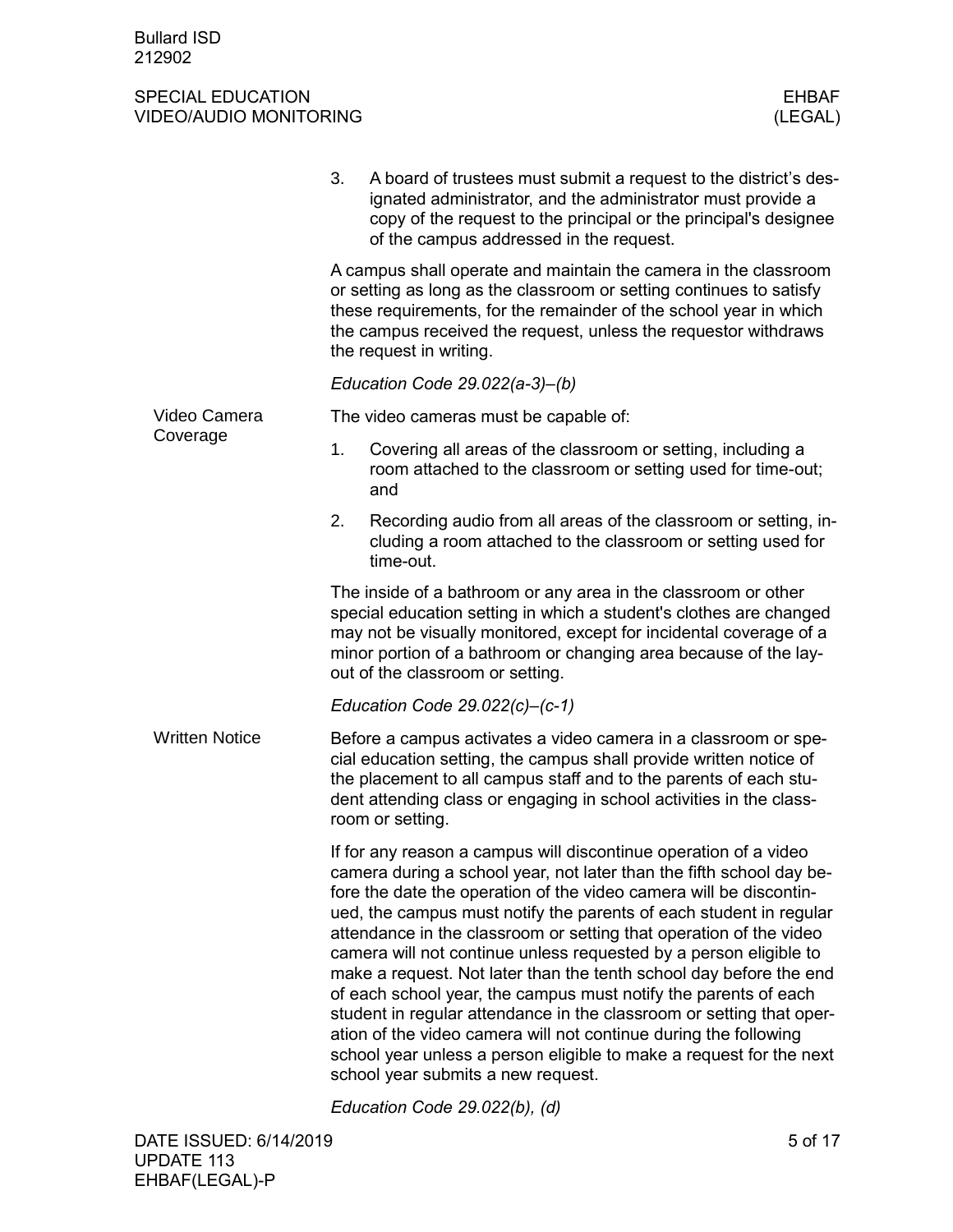<span id="page-5-4"></span><span id="page-5-3"></span><span id="page-5-2"></span><span id="page-5-1"></span><span id="page-5-0"></span>

| <b>Bullard ISD</b><br>212902                              |                                                                                                                                                                                                                                                                                                                                                                                                                                                                                                          |                                                                                                                                                                                                                                                                                                                                                                                  |  |  |  |
|-----------------------------------------------------------|----------------------------------------------------------------------------------------------------------------------------------------------------------------------------------------------------------------------------------------------------------------------------------------------------------------------------------------------------------------------------------------------------------------------------------------------------------------------------------------------------------|----------------------------------------------------------------------------------------------------------------------------------------------------------------------------------------------------------------------------------------------------------------------------------------------------------------------------------------------------------------------------------|--|--|--|
| <b>SPECIAL EDUCATION</b><br><b>VIDEO/AUDIO MONITORING</b> |                                                                                                                                                                                                                                                                                                                                                                                                                                                                                                          | <b>EHBAF</b><br>(LEGAL)                                                                                                                                                                                                                                                                                                                                                          |  |  |  |
| <b>Retention Period</b>                                   |                                                                                                                                                                                                                                                                                                                                                                                                                                                                                                          | A district shall retain video recorded from a video camera for at<br>least three months after the date the video was recorded.                                                                                                                                                                                                                                                   |  |  |  |
|                                                           | If a person requests to view a video recording from a video cam-<br>era, a district must retain the recording from the date of receipt of<br>the request until the person has viewed the recording and a deter-<br>mination has been made as to whether the recording documents<br>an alleged incident. If the recording documents an alleged incident,<br>the district or campus shall retain the recording until the alleged in-<br>cident has been resolved, including the exhaustion of all appeals. |                                                                                                                                                                                                                                                                                                                                                                                  |  |  |  |
|                                                           |                                                                                                                                                                                                                                                                                                                                                                                                                                                                                                          | Education Code $29.022(e)$ –(e-1)                                                                                                                                                                                                                                                                                                                                                |  |  |  |
| Gifts, Grants, and<br>Donations                           |                                                                                                                                                                                                                                                                                                                                                                                                                                                                                                          | A district may solicit and accept gifts, grants, and donations from<br>any person to implement the requirements of Education Code<br>29.022 and 19 Administrative Code 103.1301. A district is not per-<br>mitted to use Individuals with Disabilities Education Act, Part B,<br>funds or state special education funds to implement these require-<br>ments. 19 TAC 103.1301(d) |  |  |  |
| No Waiver of                                              |                                                                                                                                                                                                                                                                                                                                                                                                                                                                                                          | The requirements described by Education Code 29.022 do not:                                                                                                                                                                                                                                                                                                                      |  |  |  |
| Immunity                                                  | 1.                                                                                                                                                                                                                                                                                                                                                                                                                                                                                                       | Waive any immunity from liability of a district, or of district of-<br>ficers or employees; or                                                                                                                                                                                                                                                                                   |  |  |  |
|                                                           | 2.                                                                                                                                                                                                                                                                                                                                                                                                                                                                                                       | Create any liability for a cause of action against a district or<br>against district officers or employees.                                                                                                                                                                                                                                                                      |  |  |  |
| No Monitoring                                             |                                                                                                                                                                                                                                                                                                                                                                                                                                                                                                          | A district may not:                                                                                                                                                                                                                                                                                                                                                              |  |  |  |
|                                                           |                                                                                                                                                                                                                                                                                                                                                                                                                                                                                                          | 1. Allow regular or continual monitoring of video recorded under<br>Education Code 29.022; or                                                                                                                                                                                                                                                                                    |  |  |  |
|                                                           | 2.                                                                                                                                                                                                                                                                                                                                                                                                                                                                                                       | Use video for teacher evaluation or for any other purpose<br>other than the promotion of safety of students receiving spe-<br>cial education services.                                                                                                                                                                                                                           |  |  |  |
|                                                           |                                                                                                                                                                                                                                                                                                                                                                                                                                                                                                          | Education Code $29.022(g)$ –(h)                                                                                                                                                                                                                                                                                                                                                  |  |  |  |
| Confidentiality                                           | low.                                                                                                                                                                                                                                                                                                                                                                                                                                                                                                     | A video recording of a student made under this provision is confi-<br>dential and may not be released or viewed except as provided be-                                                                                                                                                                                                                                           |  |  |  |
| <b>Limited Release</b>                                    |                                                                                                                                                                                                                                                                                                                                                                                                                                                                                                          | A district shall release a recording for viewing by:                                                                                                                                                                                                                                                                                                                             |  |  |  |
|                                                           | 1.                                                                                                                                                                                                                                                                                                                                                                                                                                                                                                       | An employee who is involved in an alleged incident that is<br>documented by the recording and has been reported to the<br>district, on request of the employee;                                                                                                                                                                                                                  |  |  |  |
|                                                           | 2.                                                                                                                                                                                                                                                                                                                                                                                                                                                                                                       | A parent of a student who is involved in an alleged incident<br>that is documented by the recording and has been reported to<br>the district or campus, on request of the parent;                                                                                                                                                                                                |  |  |  |
| DATE ISSUED: 6/14/2019                                    |                                                                                                                                                                                                                                                                                                                                                                                                                                                                                                          | 6 of 17                                                                                                                                                                                                                                                                                                                                                                          |  |  |  |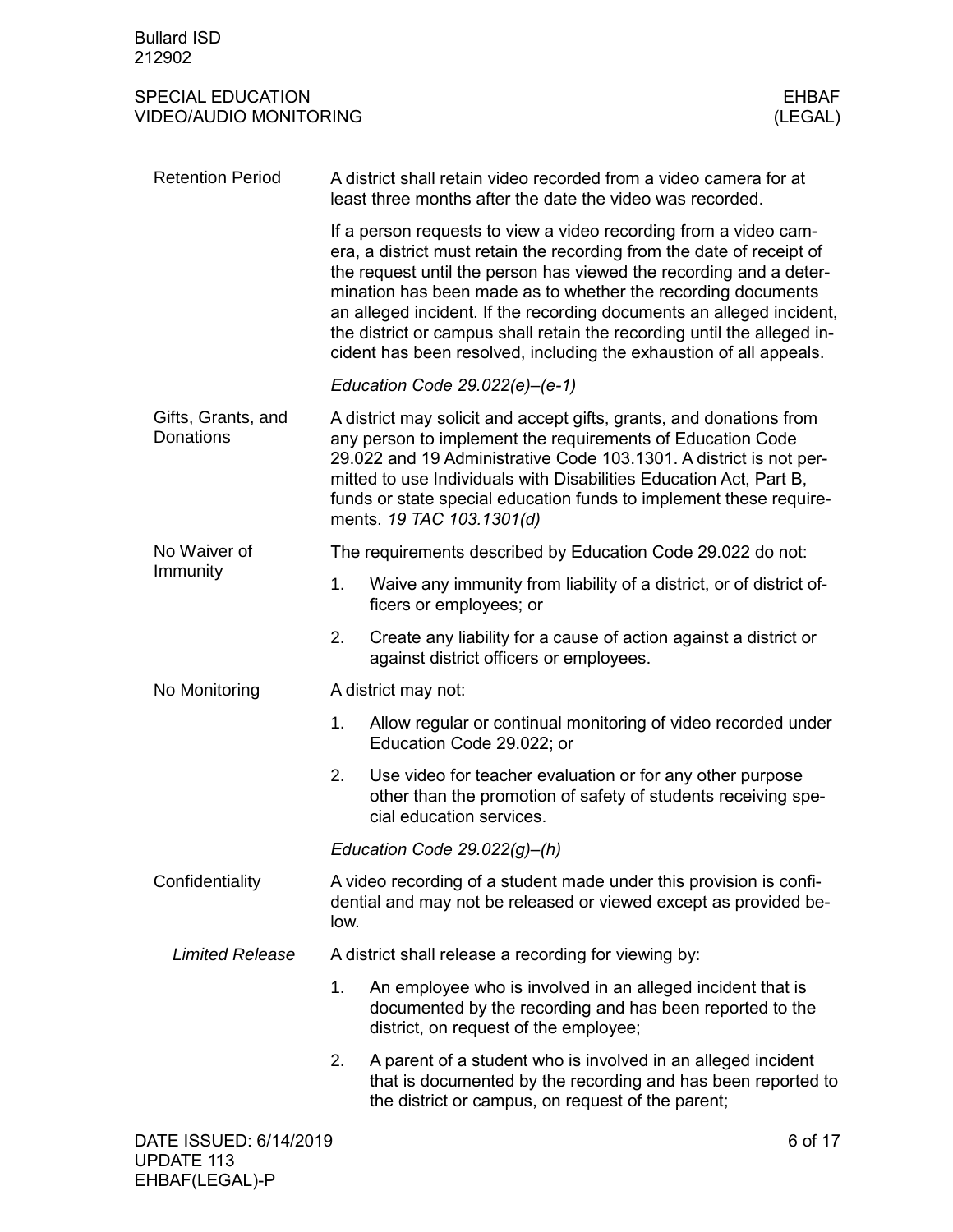|                                                                               | 3.                                                                                                                                                                                                                                                                        | Appropriate Department of Family and Protective Services<br>(DFPS) personnel as part of an investigation of alleged or<br>suspected abuse or neglect of a child under Family Code<br>261.406;                                                                                                                                                                                                                                                                                                                                                                                                                                                                                                                                                                                                                                                                                                                                                                                                                                                |  |  |
|-------------------------------------------------------------------------------|---------------------------------------------------------------------------------------------------------------------------------------------------------------------------------------------------------------------------------------------------------------------------|----------------------------------------------------------------------------------------------------------------------------------------------------------------------------------------------------------------------------------------------------------------------------------------------------------------------------------------------------------------------------------------------------------------------------------------------------------------------------------------------------------------------------------------------------------------------------------------------------------------------------------------------------------------------------------------------------------------------------------------------------------------------------------------------------------------------------------------------------------------------------------------------------------------------------------------------------------------------------------------------------------------------------------------------|--|--|
|                                                                               | 4.                                                                                                                                                                                                                                                                        | A peace officer, a school nurse, a district administrator trained<br>in de-escalation and restraint techniques as provided by com-<br>missioners rule, or a human resources staff member desig-<br>nated by the board in response to a report of an alleged inci-<br>dent or an investigation of district personnel or a report of<br>alleged abuse committed by a student; or                                                                                                                                                                                                                                                                                                                                                                                                                                                                                                                                                                                                                                                               |  |  |
|                                                                               | 5.                                                                                                                                                                                                                                                                        | Appropriate agency or State Board for Educator Certification<br>personnel or agents as part of an investigation.                                                                                                                                                                                                                                                                                                                                                                                                                                                                                                                                                                                                                                                                                                                                                                                                                                                                                                                             |  |  |
|                                                                               | A contractor or employee performing job duties relating to the in-<br>stallation, operation, or maintenance of video equipment or the re-<br>tention of video recordings who incidentally views a video record-<br>ing does not violate these confidentiality provisions. |                                                                                                                                                                                                                                                                                                                                                                                                                                                                                                                                                                                                                                                                                                                                                                                                                                                                                                                                                                                                                                              |  |  |
|                                                                               |                                                                                                                                                                                                                                                                           | Education Code 29.022(i)-(i-1); 19 TAC 103.1301(h)-(i)                                                                                                                                                                                                                                                                                                                                                                                                                                                                                                                                                                                                                                                                                                                                                                                                                                                                                                                                                                                       |  |  |
| Duty to Report                                                                |                                                                                                                                                                                                                                                                           | If a person described by item 4 or 5, above, views a video record-<br>ing and has cause to believe that the recording documents possi-<br>ble abuse or neglect of a child under Family Code Chapter 261, the<br>person must submit a report to the Texas Department of Family<br>and Protective Services or other authority in accordance with the<br>local policy adopted under 19 Administrative Code 61.1051 (Re-<br>porting Child Abuse and Neglect) and Family Code Chapter 261<br>[see FFG].                                                                                                                                                                                                                                                                                                                                                                                                                                                                                                                                           |  |  |
|                                                                               |                                                                                                                                                                                                                                                                           | 19 TAC 103.1301(j); Education Code 29.022(j)                                                                                                                                                                                                                                                                                                                                                                                                                                                                                                                                                                                                                                                                                                                                                                                                                                                                                                                                                                                                 |  |  |
| Use in<br>Disciplinary<br><b>Actions Against</b><br><b>District Personnel</b> |                                                                                                                                                                                                                                                                           | If a person described by items 3, 4, or 5, above, views the record-<br>ing and believes that it documents a possible violation of district or<br>campus policy, the person may allow access to the recording to ap-<br>propriate legal and human resources personnel of the district to the<br>extent not limited by the Family Educational Rights and Privacy Act<br>(FERPA) or other law. A recording believed to document a possible<br>violation of district policy relating to the neglect or abuse of a stu-<br>dent may be used in a disciplinary action against district personnel<br>and must be released in a legal proceeding at the request of a par-<br>ent of the student involved in the incident documented by the re-<br>cording. A recording believed to document a possible violation of<br>district policy relating to the neglect or abuse of a student must be<br>released for viewing by the district employee who is the subject of<br>the disciplinary action at the request of the employee. 19 TAC<br>103.1301(k) |  |  |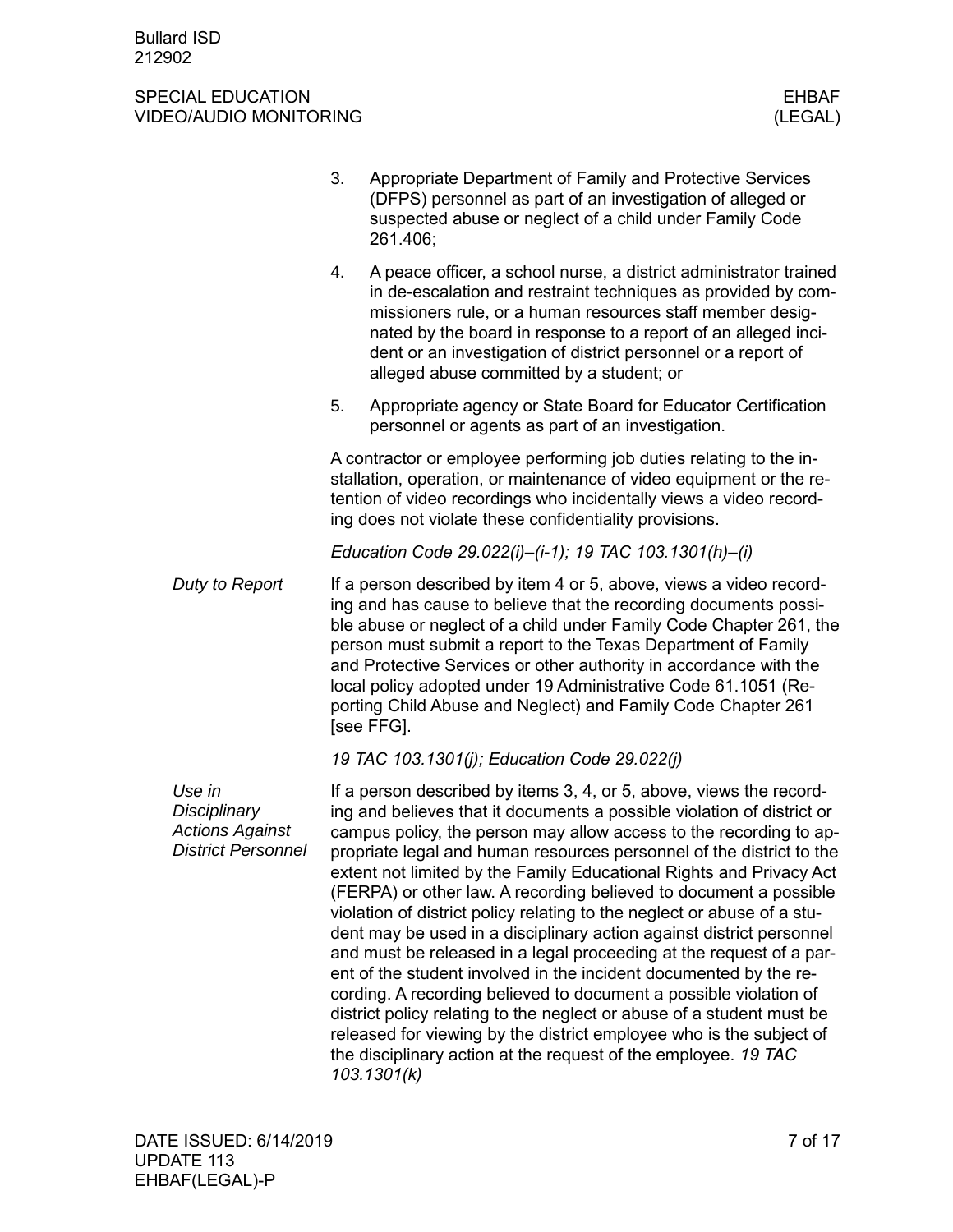<span id="page-7-0"></span>

| Federal Law /<br><b>FERPA</b> | 19 Administrative Code 103.1301(j) (child abuse reporting) and (k)<br>(disciplinary actions against personnel) do not limit the access of a<br>student's parent to a record regarding the student under FERPA or<br>other law. To the extent any provisions in Education Code 29.022<br>and 19 Administrative Code 103.1301 conflict with FERPA or other<br>federal law, federal law prevails. 19 TAC 103.1301(I)                                                      |  |  |
|-------------------------------|------------------------------------------------------------------------------------------------------------------------------------------------------------------------------------------------------------------------------------------------------------------------------------------------------------------------------------------------------------------------------------------------------------------------------------------------------------------------|--|--|
| <b>District Policy</b>        | A district must adopt written policies relating to the placement, op-<br>eration, and maintenance of video cameras under Education Code<br>29.022 and 19 Administrative Code 103.1301. At a minimum, the<br>policies must include:                                                                                                                                                                                                                                     |  |  |
|                               | A statement that video surveillance is for the purpose of pro-<br>1.<br>moting student safety in certain self-contained classrooms<br>and other special education settings;                                                                                                                                                                                                                                                                                            |  |  |
|                               | 2.<br>Information on how a person may appeal an action by the dis-<br>trict that the person believes to be in violation of this section<br>or a policy adopted in accordance with this section, including<br>the appeal and expedited review processes under 19 Admin-<br>istrative Code 103.1303 of this title (Commissioner's Review<br>of Actions Concerning Video Cameras in Special Education<br>Settings) and the appeals process under Education Code<br>7.057; |  |  |
|                               | 3.<br>A requirement that the district provide a response to a request<br>made under this section not later than the seventh school<br>business day after receipt of the request by the person to<br>whom it must be submitted under Education Code 29.022(a-<br>3) (at Limited Release, above) that authorizes the request or<br>states the reason for denying the request;                                                                                            |  |  |
|                               | 4.<br>Except as provided by item 6 of this provision, a requirement<br>that a campus begin operation of a video camera in compli-<br>ance with this provision not later than the 45th school busi-<br>ness day, or the first school day after the 45th school busi-<br>ness day if that day is not a school day, after the request is<br>authorized unless the Texas Education Agency (TEA) grants<br>an extension of time;                                            |  |  |
|                               | 5.<br>A provision permitting the parent of a student whose admis-<br>sion, review, and dismissal (ARD) committee has determined<br>that the student's placement for the following school year will<br>be in a classroom or other special education setting in which<br>a video camera may be placed under this section to make a<br>request for the video camera by the later of:                                                                                      |  |  |

a. The date on which the current school year ends; or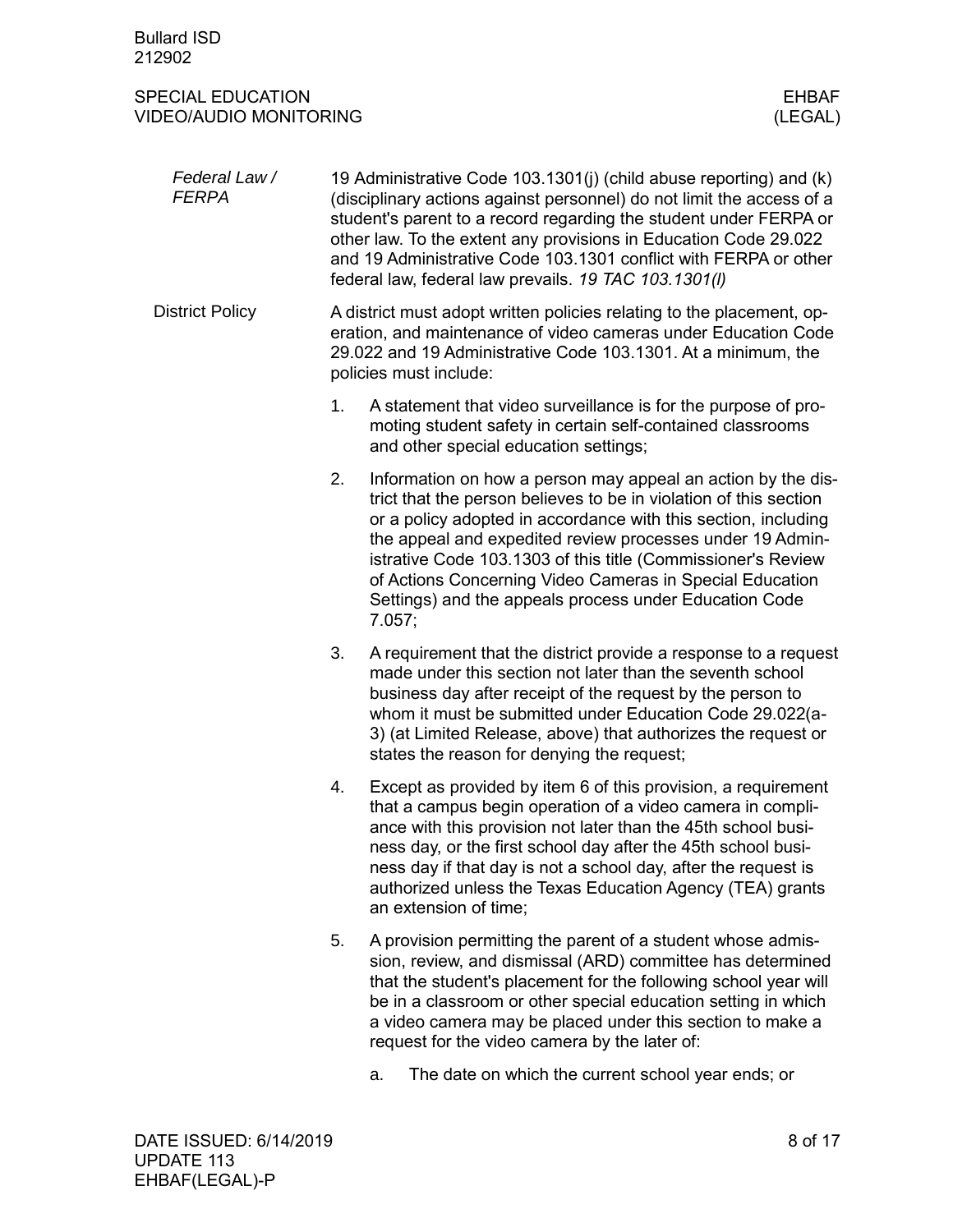### SPECIAL EDUCATION ENGINEERING SERVERS AND THE SERVER SERVER SERVERS AND THE SERVER SERVER SERVER SERVER SERVER VIDEO/AUDIO MONITORING (LEGAL)

- b. The tenth school business day after the date of the placement determination by the ARD committee;
- 6. A requirement that, if a request is made by a parent in compliance with item 5 of this provision, unless TEA grants an extension of time, a campus begins operation of a video camera in compliance with this provision not later than the later of:
	- a. The tenth school day of the fall semester; or
	- b. The 45th school business day, or the first school day after the 45th school business day if that day is not a school day, after the date the request is made;
- 7. The procedures for requesting video surveillance and the procedures for responding to a request for video surveillance;
- 8. The procedures for providing advanced written notice to the campus staff and the parents of the students assigned to a self-contained classroom or other special education setting that video and audio surveillance will be conducted or cease in the classroom or setting, including procedures for notice, in compliance with Education Code 29.022(b), of the opportunity to request continued video and audio surveillance if video and audio surveillance will otherwise cease;
- 9. A requirement that video cameras be operated at all times during the instructional day when one or more students are present in a self-contained classroom or other special education setting in which video cameras are placed;
- 10. A statement regarding the personnel who will have access to video equipment or video recordings for purposes of operating and maintaining the equipment or recordings;
- 11. A requirement that a campus continue to operate and maintain any video camera placed in a self-contained classroom or other special education setting for as long as the classroom or setting continues to satisfy the requirements in Education Code 29.022(a), for the remainder of the school year in which the campus received the request, unless the requester withdraws the request in writing;
- 12. A requirement that video cameras placed in a self-contained classroom or other special education setting be capable of recording video and audio of all areas of the classroom or setting, except that no visual monitoring of bathrooms and areas in which a student's clothes are changed may occur. Incidental visual coverage of the inside of a bathroom or any area of the classroom or other special education setting in which a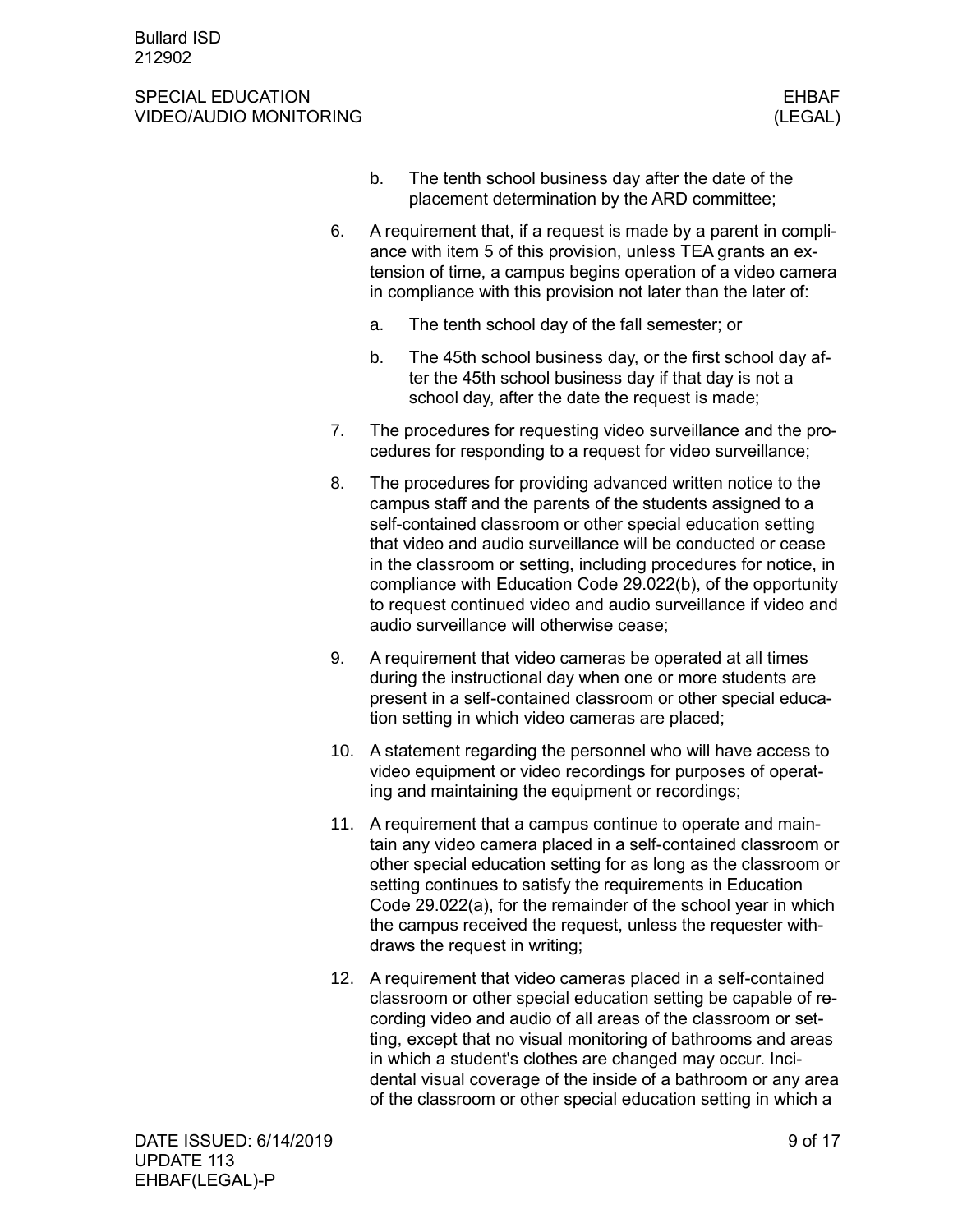<span id="page-9-1"></span><span id="page-9-0"></span>

|                        |     | student's clothes are changed is permitted only to the extent<br>that such coverage is the result of the layout of the classroom<br>or setting. Audio recording of the inside of a bathroom or any<br>area of the classroom or other special education setting in<br>which a student's clothes are changed is required; |
|------------------------|-----|-------------------------------------------------------------------------------------------------------------------------------------------------------------------------------------------------------------------------------------------------------------------------------------------------------------------------|
|                        |     | 13. A statement that video recordings must be retained for at<br>least three months after the date the video was recorded and<br>that video recordings will be maintained in accordance with<br>the requirements of Education Code 29.022(e-1), when appli-<br>cable;                                                   |
|                        | 14. | A statement that the regular or continual monitoring of video is<br>prohibited and that video recordings must not be used for<br>teacher evaluation or monitoring or for any purpose other than<br>the promotion of student safety;                                                                                     |
|                        | 15. | At the district's discretion, a requirement that campuses post<br>a notice at the entrance of any self-contained classroom or<br>other special education setting in which video cameras are<br>placed stating that video and audio surveillance are con-<br>ducted in the classroom or setting;                         |
|                        | 16. | The procedures for reporting an allegation to the district that<br>an incident occurred in a self-contained classroom or other<br>special education setting in which video surveillance under<br>Education Code 29.022 and 19 Administrative Code 103.1301<br>is conducted;                                             |
|                        |     | 17. The local grievance procedures for filing a complaint alleging<br>violations of Education Code 29.022, and/or 19 Administrative<br>Code 103.1301; and                                                                                                                                                               |
|                        |     | 18. A statement that video recordings made under Education<br>Code 29.022 and 19 Administrative Code 103.1301 are confi-<br>dential and a description of the limited circumstances under<br>which the recordings may be viewed.                                                                                         |
|                        |     | 19 TAC 103.1301(g)                                                                                                                                                                                                                                                                                                      |
| Governmental<br>Record |     | A video recording under this section is a governmental record only<br>for purposes of Penal Code 37.10.                                                                                                                                                                                                                 |
| Operation of<br>Camera |     | These provisions apply to the placement, operation, and mainte-<br>nance of a video camera in a self-contained classroom or other<br>special education setting during the regular school year and ex-<br>tended school year services.                                                                                   |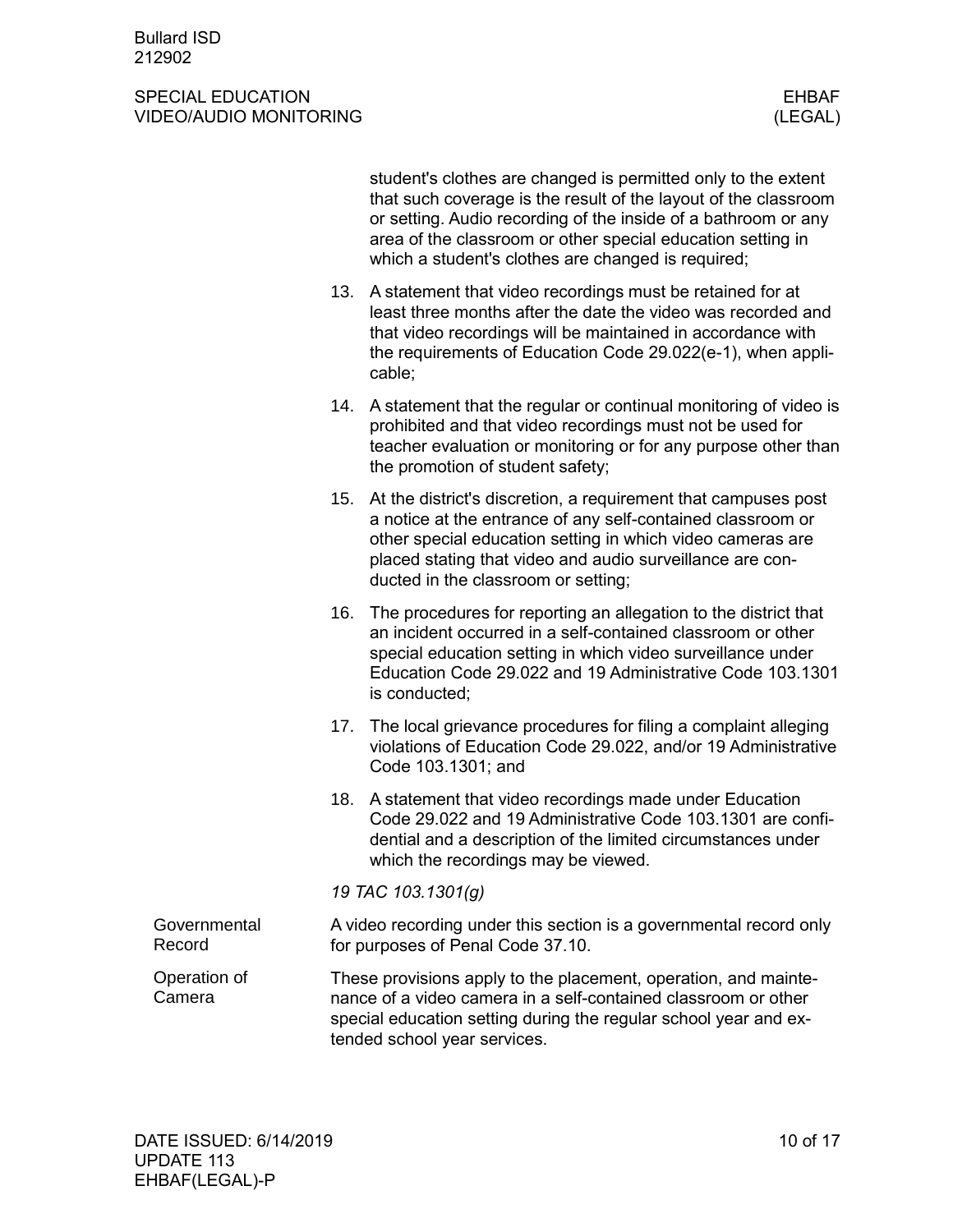<span id="page-10-2"></span><span id="page-10-1"></span><span id="page-10-0"></span>

|                                                    | A video camera placed under this section is not required to be in<br>operation for the time during which students are not present in the<br>classroom or other special education setting.                                                                                                                                                                                                                                                                        |
|----------------------------------------------------|------------------------------------------------------------------------------------------------------------------------------------------------------------------------------------------------------------------------------------------------------------------------------------------------------------------------------------------------------------------------------------------------------------------------------------------------------------------|
|                                                    | Education Code $29.022(s)$ –(t)                                                                                                                                                                                                                                                                                                                                                                                                                                  |
| <b>Exclusions</b>                                  | A district is not required to provide video equipment to a campus of<br>another district or charter school or to a nonpublic school. 19 TAC<br>103.1301(c)                                                                                                                                                                                                                                                                                                       |
| <b>Dispute Resolution</b>                          | The special education dispute resolution procedures in 34 Code of<br>Federal Regulations 300.151-.153 and 300.504-.515 do not apply<br>to complaints alleging that a district has failed to comply with Edu-<br>cation Code 29.022 and 19 Administrative Code 103.1301. Com-<br>plaints alleging violations of those sections must be addressed<br>through the district's local grievance procedures or other dispute<br>resolution channels. 19 TAC 103.1301(e) |
| Denial of Request                                  | The following standards and procedures apply to a denial of a re-<br>quest for placement of a video camera under Education Code<br>29.022(a), or to the denial of a request to release a video or to view<br>a video made under Education Code 29.022(i) or (I)(2).                                                                                                                                                                                              |
| <b>Exhaustion of</b><br>Administrative<br>Remedies | Once a request for placement of a video camera or a request to re-<br>lease a video is administratively denied, the requester must ex-<br>haust administrative remedies through the district's grievance pro-<br>cess even if the requester opts for the expedited review process.<br>However, a district, parent, staff member, or administrator may re-<br>quest an expedited review even before the local remedies are ex-<br>hausted.                        |
|                                                    | After local remedies are exhausted by filing a grievance with the<br>board and obtaining a board determination, the requester may ap-<br>peal the denial to the commissioner of education under Education<br>Code 7.057 by filing a petition for review.                                                                                                                                                                                                         |
| <b>Proper Request</b>                              | In a case where there is a denial of a request for the placement of<br>a video camera, the commissioner will determine whether the per-<br>son requesting placement is a person allowed to request place-<br>ment under Education Code 29.022(a-1) [see Limited Release,<br>above] and whether the requester made a proper request under<br>Education Code 29.022(a-3) [see Processing the Request, above].                                                      |
| Cost                                               | The commissioner will not consider the cost to the district of in-<br>stalling cameras or releasing video.                                                                                                                                                                                                                                                                                                                                                       |
| Release<br>Determination                           | In a case where there is a denial of a request to release a video,<br>the commissioner will determine whether the requester is a person<br>allowed to receive a video under Education Code 29.022(i) [de-<br>scribed at Limited Release, above].                                                                                                                                                                                                                 |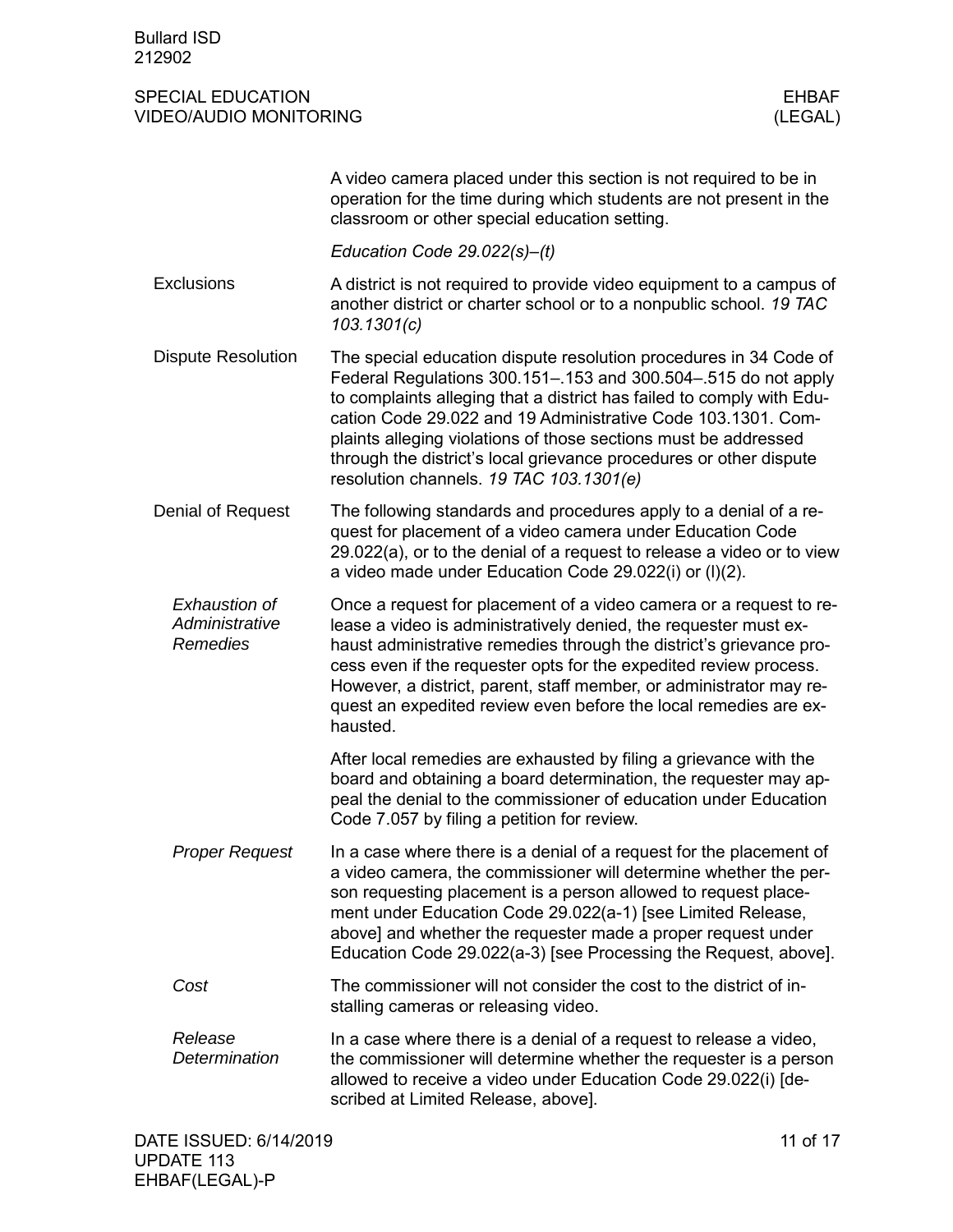| <b>Timelines for</b><br>Petition for<br>Review | The following timelines are established for filing a petition for re-<br>view: |                                                                                                                                                                                                                                                                                                                                                                                                                                                                                                                                                                                                                                                                                                                                                                                                                                                                                                                                                                                                                                                                                                                                                 |  |  |
|------------------------------------------------|--------------------------------------------------------------------------------|-------------------------------------------------------------------------------------------------------------------------------------------------------------------------------------------------------------------------------------------------------------------------------------------------------------------------------------------------------------------------------------------------------------------------------------------------------------------------------------------------------------------------------------------------------------------------------------------------------------------------------------------------------------------------------------------------------------------------------------------------------------------------------------------------------------------------------------------------------------------------------------------------------------------------------------------------------------------------------------------------------------------------------------------------------------------------------------------------------------------------------------------------|--|--|
|                                                | 1.                                                                             | A petition for review shall be filed with the commissioner<br>within ten calendar days of the decision of the board denying<br>the request being first communicated to the requester or re-<br>quester's counsel, whichever occurs first. The petition for re-<br>view shall be made in accordance with 19 Administrative<br>Code 157.1073(c) (hearings brought under Education Code<br>7.057) and may include a request for expedited review.                                                                                                                                                                                                                                                                                                                                                                                                                                                                                                                                                                                                                                                                                                  |  |  |
|                                                | 2.                                                                             | The district's answer and local record shall comply with 19 Ad-<br>ministrative Code 157.1052(b) and (c) and 19 Administrative<br>Code 157.1073(d) and shall be filed with the commissioner<br>within ten calendar days of the district receiving notification<br>from the commissioner of the appeal.                                                                                                                                                                                                                                                                                                                                                                                                                                                                                                                                                                                                                                                                                                                                                                                                                                          |  |  |
|                                                | 3.                                                                             | The procedures specified in 19 Administrative Code<br>157.1059; .1061; and .1073(e)–(h), (j), and (k) apply to a case<br>brought to the commissioner under this section.                                                                                                                                                                                                                                                                                                                                                                                                                                                                                                                                                                                                                                                                                                                                                                                                                                                                                                                                                                        |  |  |
| Expedited                                      |                                                                                | A request for expedited review is governed by the following.                                                                                                                                                                                                                                                                                                                                                                                                                                                                                                                                                                                                                                                                                                                                                                                                                                                                                                                                                                                                                                                                                    |  |  |
| Review                                         | 1.                                                                             | The expedited review process is designed to allow a re-<br>quester to promptly receive a preliminary judgment from the<br>commissioner as to a decision to deny a request for the instal-<br>lation of cameras or a decision to deny a request to release a<br>video while at the same time respecting the school grievance<br>process. The expedited review process does not apply to a<br>request to only view a video. Invoking the expedited review<br>process results in a prompt initial determination. However, the<br>final commissioner's determination is to be based on a sub-<br>stantial evidence review of the district's grievance record. This<br>allows for a full record to be developed at the district level and<br>does not require the requester and the district to make an evi-<br>dentiary record before TEA in Austin, Texas. Because the re-<br>quirements of Education Code 7.057 are met when the<br>board's decision is heard by the commissioner, an appeal to<br>district court is allowed under Education Code 7.057(d). Edu-<br>cation Code 29.022 does not by itself allow an appeal to dis-<br>trict court. |  |  |
|                                                | 2.                                                                             | A district, parent, staff member, or administrator may request<br>an expedited review. Any request for an expedited review<br>shall include the names, telephone numbers, and addresses<br>of all interested parties to the request. "Interested parties" are<br>all persons who brought the grievance, all persons who have<br>testified or provided written statements as part of the griev-                                                                                                                                                                                                                                                                                                                                                                                                                                                                                                                                                                                                                                                                                                                                                  |  |  |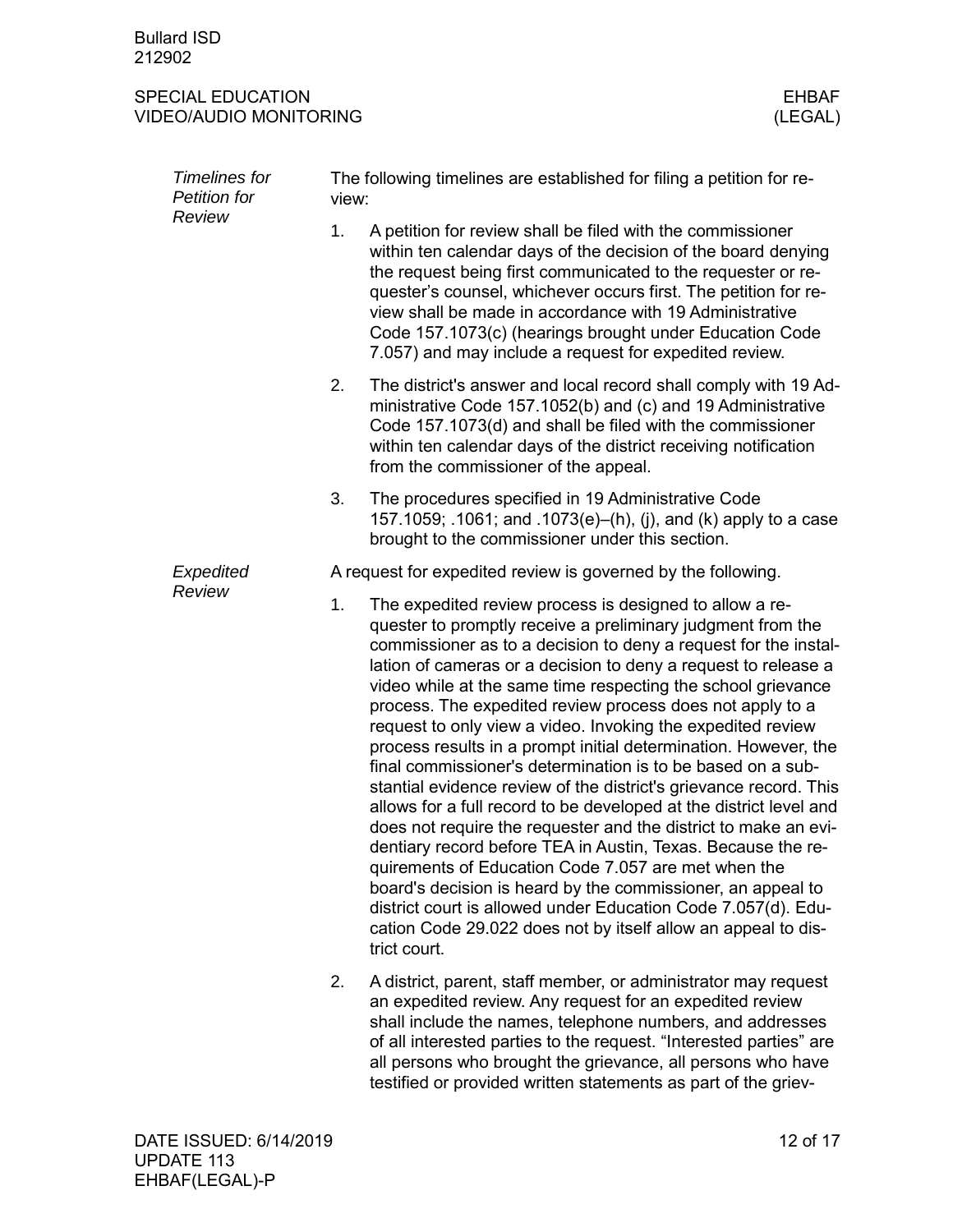### SPECIAL EDUCATION ENGINEERING SERVERS AND THE SERVER SERVER SERVERS AND THE SERVER SERVER SERVER SERVER SERVER VIDEO/AUDIO MONITORING (LEGAL)

ance process, and the district. The request for expedited review shall specify whether the district denied a request for the placement of a video camera or the district denied a request to release a video and briefly describe why that decision is either correct or incorrect.

- 3. A request for expedited review shall be filed with the commissioner no earlier than 14 business days after a request for placement of a video camera or a request to release a video is administratively denied under Education Code 29.022(i) or (l)(2) [see Limited Release and Process, above], and no later than the fifth business day after a board resolves a grievance as to a request for placement of a video camera or a request to release a video. A request for expedited review shall be filed with the commissioner by U.S. Mail, facsimile, hand-delivery, or by a commercial delivery service.
- 4. Whenever an interested party files a document with the commissioner, with the exception of the request for expedited review, the interested party shall send the same document to all other interested parties by the same method that the document was sent to the commissioner. Hand-delivery of the document by the next day may be substituted for service by facsimile delivery.
- 5. If a request for expedited review is timely filed, the commissioner will establish a briefing schedule and will send to all interested parties a notice that an expedited review has been filed, which will include relevant statutes and rules. Any interested party who knows of any additional interested parties who have not been notified will promptly inform the commissioner in writing.
- 6. All briefing shall clearly state the facts relied upon. Documents relevant to the issues presented may be attached to a brief. All briefing shall provide the reasons why the commissioner should or should not grant the request for expedited review. Citations to statutes, rules, commissioner decisions, and case law are important to identify the legal basis for the claims made.
- 7. All interested parties who are in favor of granting the request for expedited review shall file briefing at the time specified for the requester of the expedited review.
- 8. All interested parties who are opposed to granting the request for expedited review shall file briefing at the same time.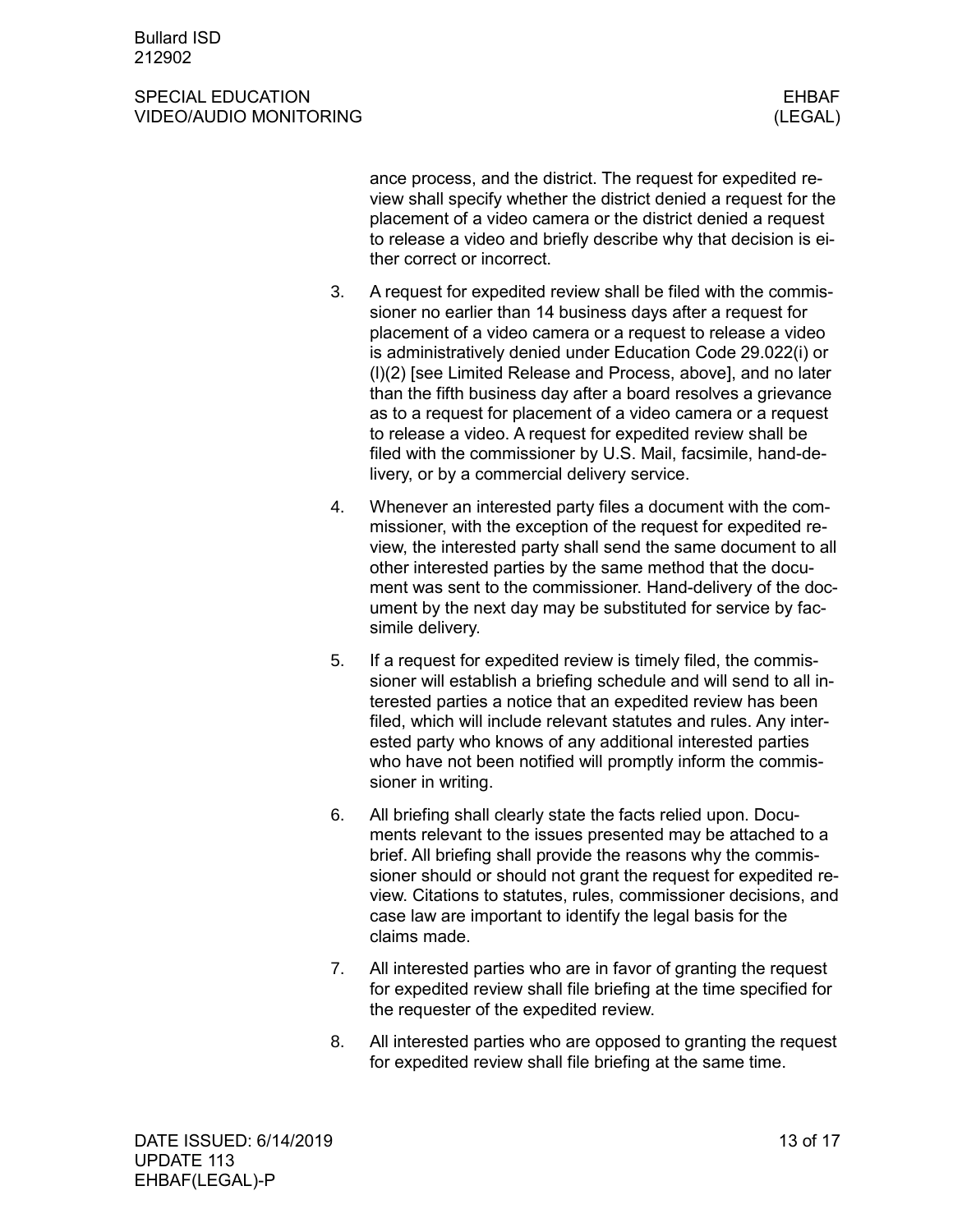<span id="page-13-0"></span>

|                          | 9.                                                                                                                                                                                                                                                                                                                                                                                 | Briefing is not limited to the issues specifically raised in the<br>pleadings in the case. However, no new arguments may be<br>raised in the reply briefs. Reply briefs may contain new cita-<br>tions to the record and legal authority as to issues previously<br>raised.                                                                                                                                                                                                                                                                                                                                                                                                                                                                                                                                                                                                                                                                                                                                                                                                                                                                        |  |
|--------------------------|------------------------------------------------------------------------------------------------------------------------------------------------------------------------------------------------------------------------------------------------------------------------------------------------------------------------------------------------------------------------------------|----------------------------------------------------------------------------------------------------------------------------------------------------------------------------------------------------------------------------------------------------------------------------------------------------------------------------------------------------------------------------------------------------------------------------------------------------------------------------------------------------------------------------------------------------------------------------------------------------------------------------------------------------------------------------------------------------------------------------------------------------------------------------------------------------------------------------------------------------------------------------------------------------------------------------------------------------------------------------------------------------------------------------------------------------------------------------------------------------------------------------------------------------|--|
|                          |                                                                                                                                                                                                                                                                                                                                                                                    | 10. A preliminary judgment shall be issued based on the briefing<br>of the interested parties. The preliminary judgment will be<br>sent to the requestor, the district, and all interested parties. If<br>it is determined that a district is not likely to prevail on the is-<br>sue of a request for the placement of video cameras or the is-<br>sue of a request to view a video under full review, the district<br>will fully comply with Education Code 29.022.                                                                                                                                                                                                                                                                                                                                                                                                                                                                                                                                                                                                                                                                              |  |
|                          |                                                                                                                                                                                                                                                                                                                                                                                    | 11. After a preliminary judgment is made, a final judgment will be<br>made in accordance with the procedures set forth in 19 Ad-<br>ministrative Code $103.1303(b)(1)$ – $(5)$ (the Denial of Request<br>Review process).                                                                                                                                                                                                                                                                                                                                                                                                                                                                                                                                                                                                                                                                                                                                                                                                                                                                                                                          |  |
|                          |                                                                                                                                                                                                                                                                                                                                                                                    | 19 TAC 103.1303(b)                                                                                                                                                                                                                                                                                                                                                                                                                                                                                                                                                                                                                                                                                                                                                                                                                                                                                                                                                                                                                                                                                                                                 |  |
| <b>Extension of Time</b> |                                                                                                                                                                                                                                                                                                                                                                                    | A request by a district for an extension of time to begin the opera-<br>tion of a video camera under Education Code 29,022 shall be<br>made and decided using the following procedures.                                                                                                                                                                                                                                                                                                                                                                                                                                                                                                                                                                                                                                                                                                                                                                                                                                                                                                                                                            |  |
| Request                  | Any request by a district for an extension of time to begin the oper-<br>ation of a video camera shall be filed with the commissioner prior<br>to the 45th school business day after a request to begin operating<br>a video camera is received. However, a district should request an<br>extension of time as soon as it determines that an extension of<br>time should be filed. |                                                                                                                                                                                                                                                                                                                                                                                                                                                                                                                                                                                                                                                                                                                                                                                                                                                                                                                                                                                                                                                                                                                                                    |  |
|                          |                                                                                                                                                                                                                                                                                                                                                                                    | A request for an extension of time to begin the operation of a video<br>camera shall specify why an extension of time should be granted.<br>The request shall include affidavits supporting any factual claims<br>made in the request and reference any legal authority as to why<br>the request should be granted. The request may include a request<br>for expedited review. The request shall name the individual who re-<br>quested the installation of cameras and provide the individual's ad-<br>dress and telephone number. Immediately following the individual's<br>address and telephone number there shall appear in bold type:<br>"You have been identified as the individual who requested the op-<br>eration of a video camera that is the subject of this request to the<br>commissioner of education to extend the statutory timeline. You<br>may, but are not required to, participate in the proceedings before<br>the commissioner concerning the school district's request for an<br>extension of time. It is entirely up to you whether and to what ex-<br>tent you wish to participate in these proceedings. The procedures |  |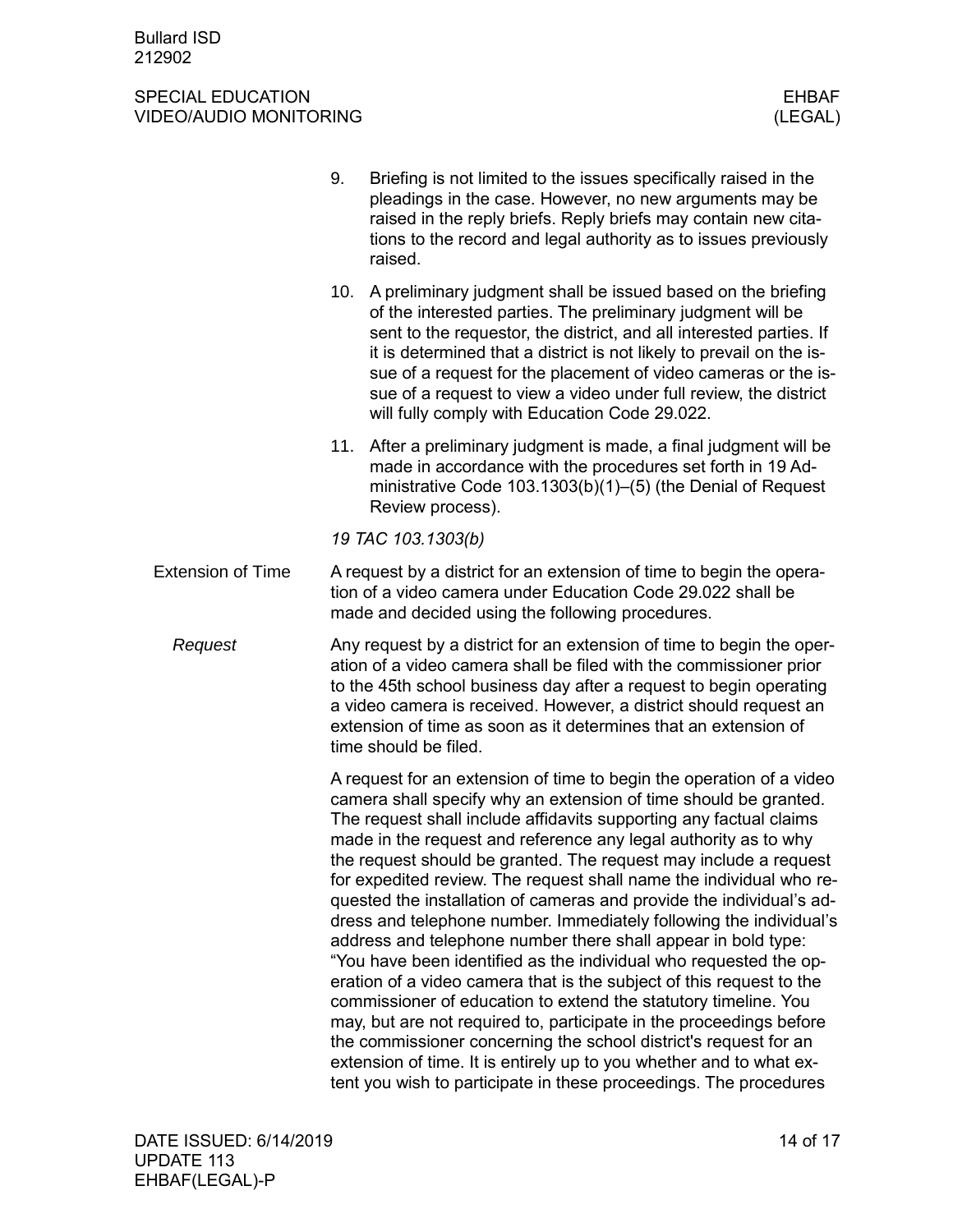### SPECIAL EDUCATION EXPLORED THE SERVICE OF SPECIAL EDUCATION CONTROL CONTROL ESTIMATE OF SERVICE OF STREET AND STREET AND LODGED AT A STREET AND LODGED AT A STREET AND LODGED AT A STREET AND LODGED AT A STREET AND LODGED AT VIDEO/AUDIO MONITORING (LEGAL)

| governing these proceedings are found at 19 Texas Administrative |
|------------------------------------------------------------------|
| Code 103.1303(c) and Texas Education Code 29.022."               |

A request for an extension of time to begin the operation of a video camera shall list the names, telephone numbers, and addresses of all interested parties to the request. All interested parties include all parents of students in the classroom or other special education setting for which a video camera has been requested and all staff who provided services in a classroom for which a video camera has been requested.

All documents in a case shall be filed with the Division of Hearings and Appeals, Texas Education Agency, 1701 N. Congress Ave., Austin, Texas 78701, facsimile number (512) 475-3662. Documents can be filed by mail, delivery, or facsimile. All documents must be actually received by the Division of Hearings and Appeals by the date specified in this section. The mailbox rule does not apply to filings in a case filed under this subsection. Filing by facsimile is strongly encouraged. *Filing Documents*

> All filings in a case shall be sent to the district, the individual who initially requested the installation of the cameras, and all interested parties who have filed a request to receive documents filed in the case by the same method as the request is filed with the commissioner. Due to the requirements of FERPA, the names, telephone numbers, and addresses of parents and other publicly identifiable student information may not be given to the interested parties. The copies of the filings sent to interested parties shall be redacted to remove all personally identifiable student information.

Any response to a request for an extension of time to begin the operation of a video camera shall be filed with the commissioner by an interested party within ten calendar days of the filing of the request. If no response to the request is timely filed, the commissioner shall issue a final decision within 20 calendar days of the filing of the request. *Filing Responses*

> A response to a request for an extension of time to begin the operation of a video camera shall specify why an extension of time should or should not be granted. The response shall include affidavits concerning any factual claims made in the request and reference any legal authority as to why the request should or should not be granted. The response may include a request for expedited review.

A request for expedited review must be filed with the commissioner within ten calendar days of the filing of the request for an extension of time to begin the operation of a video camera. If a request for expedited review is made, all interested parties shall be notified *Expedited Review*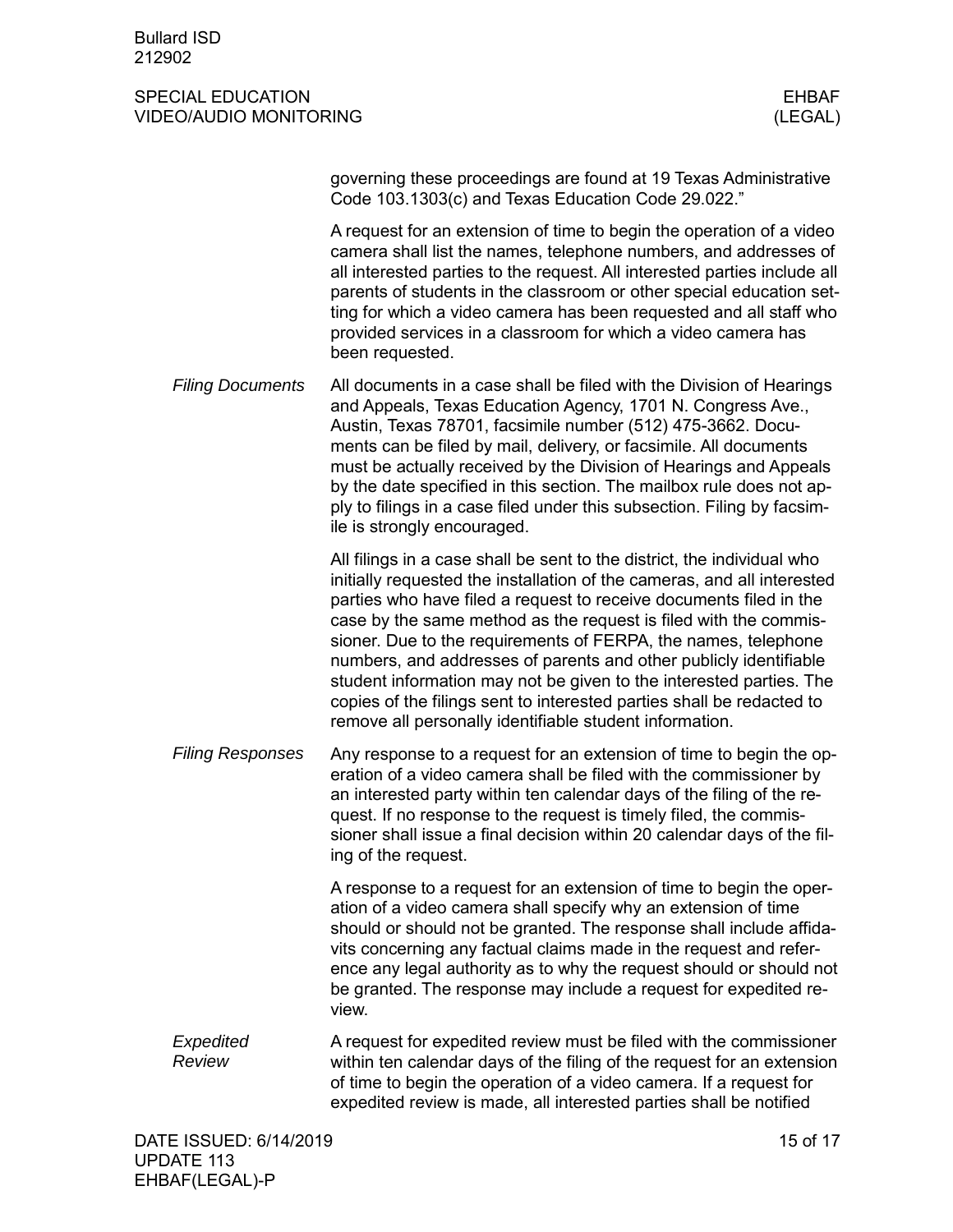### SPECIAL EDUCATION ENGINEERING SERVERS AND THE SERVER SERVER SERVERS AND THE SERVER SERVER SERVER SERVER SERVER VIDEO/AUDIO MONITORING (LEGAL)

that they have been identified as interested parties in the request for an extension of time to begin the operation of a video camera. In particular, the interested parties will be informed that it is their choice whether to participate in the proceedings before the commissioner, that it is entirely up to them to determine to what extent they wish to participate in the proceedings, that the procedures governing these proceedings are found in 19 Administrative Code 103.1303 and Education Code 29.022, and that upon their written request filed with the commissioner they will be sent all filings in this case.

If a request for an expedited review is not made, the commissioner shall issue a final decision within 45 calendar days of the filing of the request for an extension of time to begin the operation of a video camera, unless the commissioner determines that an evidentiary hearing would be helpful in deciding the issues raised. If the commissioner decides to hold an evidentiary hearing, the commissioner shall establish the timelines and procedures to be used. Whether to conduct the hearing by telephone or other electronic methods will be considered.

If a request for expedited review is made, the following procedures shall be followed:

- 1. Any reply by the district to any response to the request shall be filed with the commissioner within 25 calendar days of the filing of the request for an extension of time to begin the operation of a video camera.
- 2. A preliminary judgment shall be made by the commissioner within 35 calendar days of the filing of the request for an extension of time to begin the operation of a video camera.
- 3. Any interested party or the district may file objections to the preliminary judgment within 40 calendar days of the filing of the request for an extension of time to begin the operation of a video camera.
- 4. Any reply to an objection to a preliminary judgment must be filed within 45 calendar days of the filing of a request for an extension of time to begin the operation of a video camera.
- 5. The commissioner shall issue a final decision within 55 calendar days of the filing of the request for an extension of time to begin the operation of a video camera, unless the commissioner determines that an evidentiary hearing would be helpful in deciding the issues raised. If the commissioner decides to hold an evidentiary hearing, the commissioner shall estab-